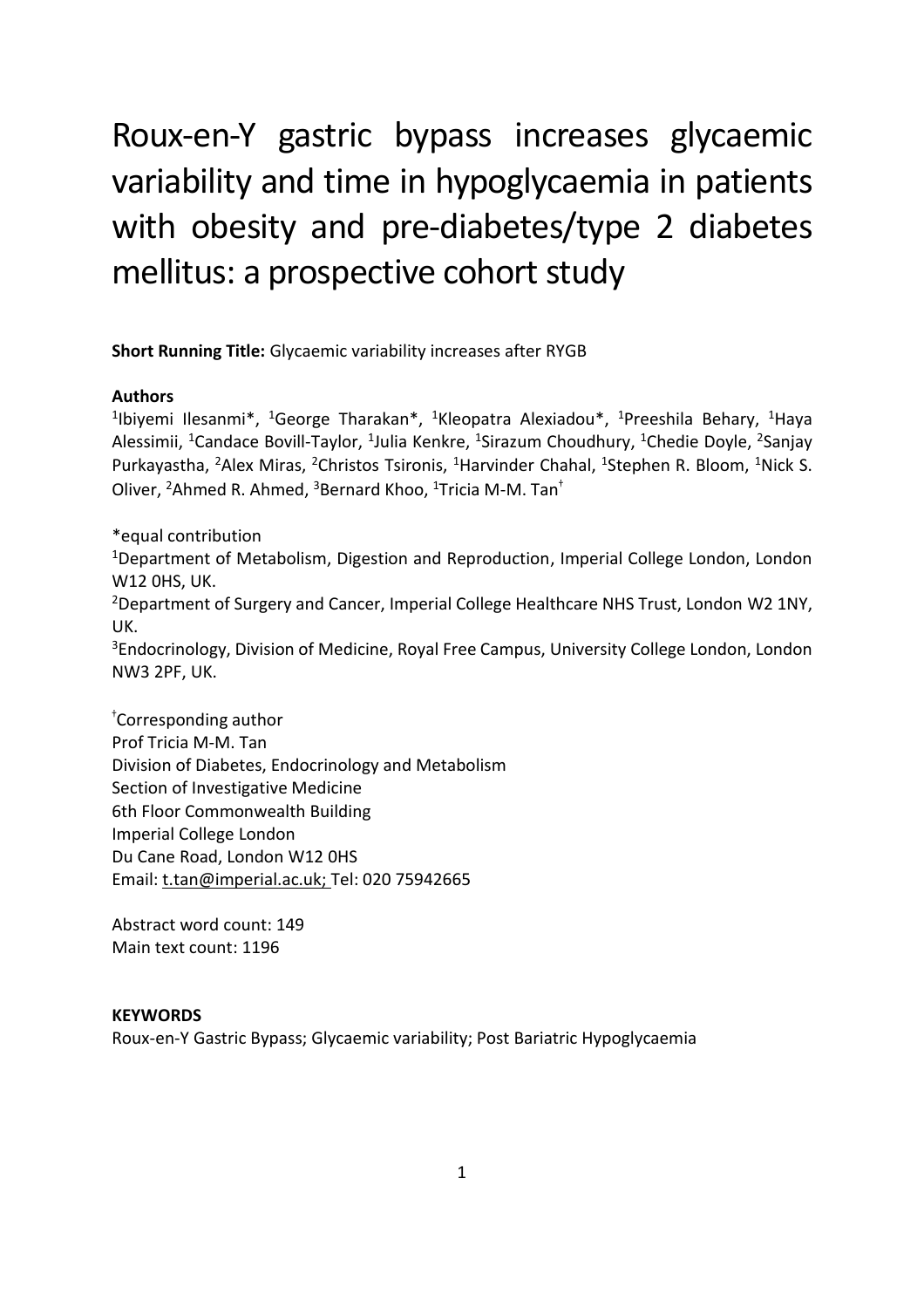## **Abstract**

**Objective:** Roux-en-Y gastric bypass (RYGB) is an established treatment for type 2 diabetes. The study objective was to establish RYGB's effects on glycaemic variability (GV) and hypoglycaemia.

**Research Design and Methods:** Prospective observational study of 10 participants with prediabetes/Type 2 diabetes undergoing RYGB, studied before surgery (Pre), 1 month (1m), 1 year (1y) and 2 years (2y) post-surgery with continuous glucose measurement (CGM). A mixed meal test (MMT) was performed at Pre, 1m and 1y. [ClinicalTrials.gov NCT01945840] **Results:** After RYGB, mean CGM glucose fell (at 1m, 1y and 2y), and GV increased (at 1y and 2y). Fifty percent (5/10) of participants exhibited a percentage time in range <3.0 mmol/L [54 mg/dl] (%TIR<3.0) greater than the consensus target of 1% at 1y or 2y. Peak glucagon-like peptide-1 (GLP-1) and glucagon area-under-curve (AUC) during MMT were respectively positively and negatively associated with contemporaneous %TIR<3.0.

**Conclusions:** Patients undergoing RYGB are at risk of developing post-bariatric hypoglycaemia due to a combination of reduced mean glucose, increased GV and increased GLP-1 response.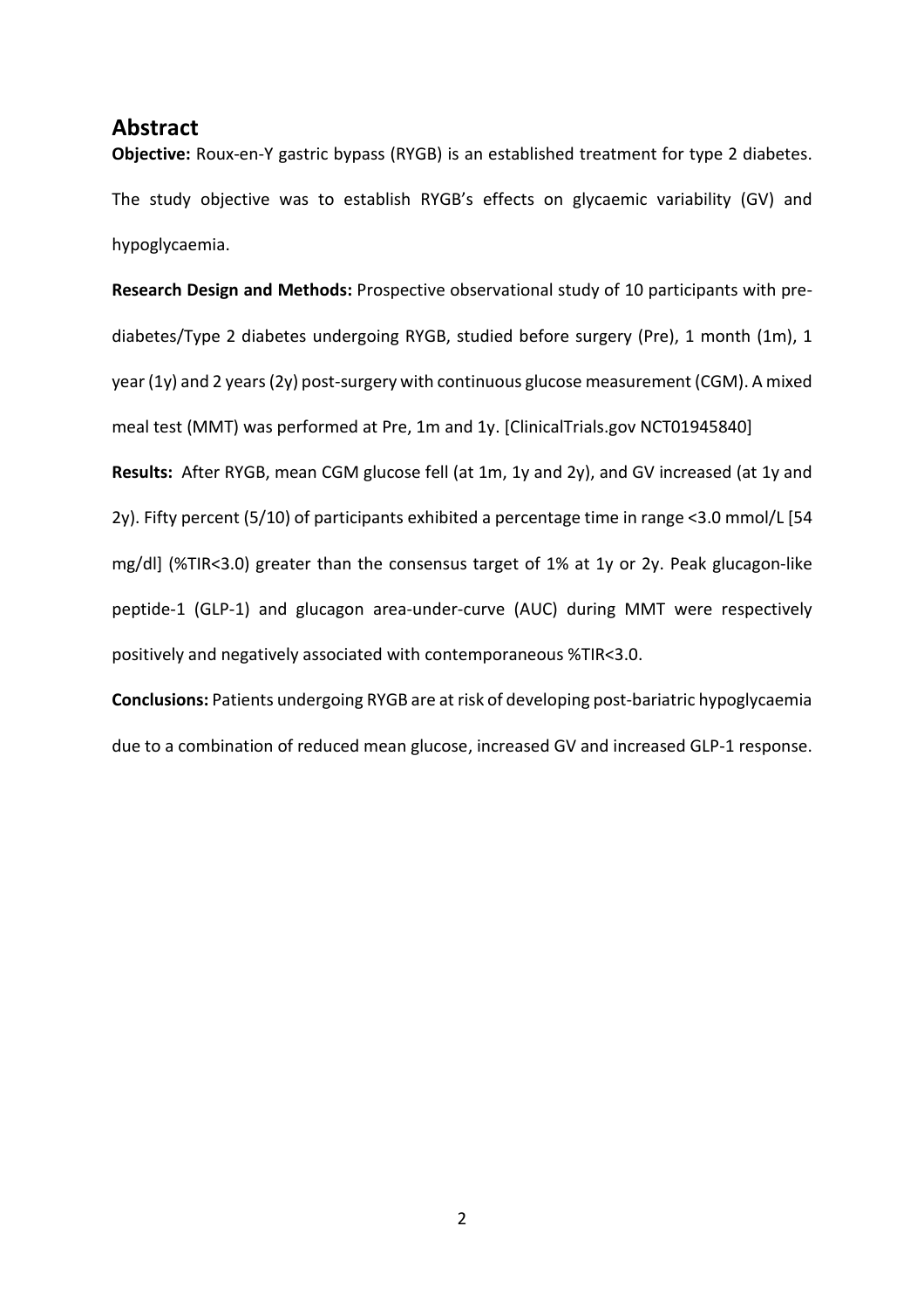At present, bariatric and metabolic surgeries such as Roux-en-Y gastric bypass (RYGB) are the most effective means of achieving durable weight loss and remission of diabetes in obesity and type 2 diabetes mellitus (1). There is evidence that intra-day glycaemic variation (GV) may be exaggerated after surgery (2; 3). Aetiologically linked is the phenomenon of post-bariatric hypoglycaemia (PBH), where patients present with disabling hypoglycaemic episodes, sometimes necessitating hospital admission (4). Post-operative CGM studies have suggested that hypoglycaemic events can occur in 29-75% of patients (5-7). Our objective was to comprehensively profile the longitudinal evolution of GV and hypoglycaemia after RYGB and to study their relationship to the post-prandial glycaemic and enteropancreatic hormone response.

#### **Research Design and Methods**

This was a prospective observational study conducted according to the principles of the Declaration of Helsinki (ClinicalTrials.gov NCT01945840; UK National Health Service Health Research Authority West London National Research Ethics Committee 13/LO/1510) (8). Participants underwent study visits prior to RYGB (Pre), one month (1m), one year (1y) and 2 years (2y) after surgery. Volunteers then had a 3 hour MMT (4) at the Pre, 1m and 1y timepoints utilising Ensure Compact® (13 g protein, 11.6 g fat, 36 g carbohydrates, 330 kcal, 137.5 ml – Abbott Nutrition). Blood wassampled at baseline, 15, 30, 60, 120, and 180 minutes from time of meal ingestion, via an indwelling cannula placed in the ante-cubital fossa. The participants were fitted with a blinded G4 Platinum or G6 CGM system (Dexcom) at each study visit; these CGM systems have been validated for accuracy (9) and comparability (10) in the hypoglycaemic range. Data were collected for up to 7 days, under free living conditions, and were analysed using the EasyGV v10 calculator for measures of GV and percentage time in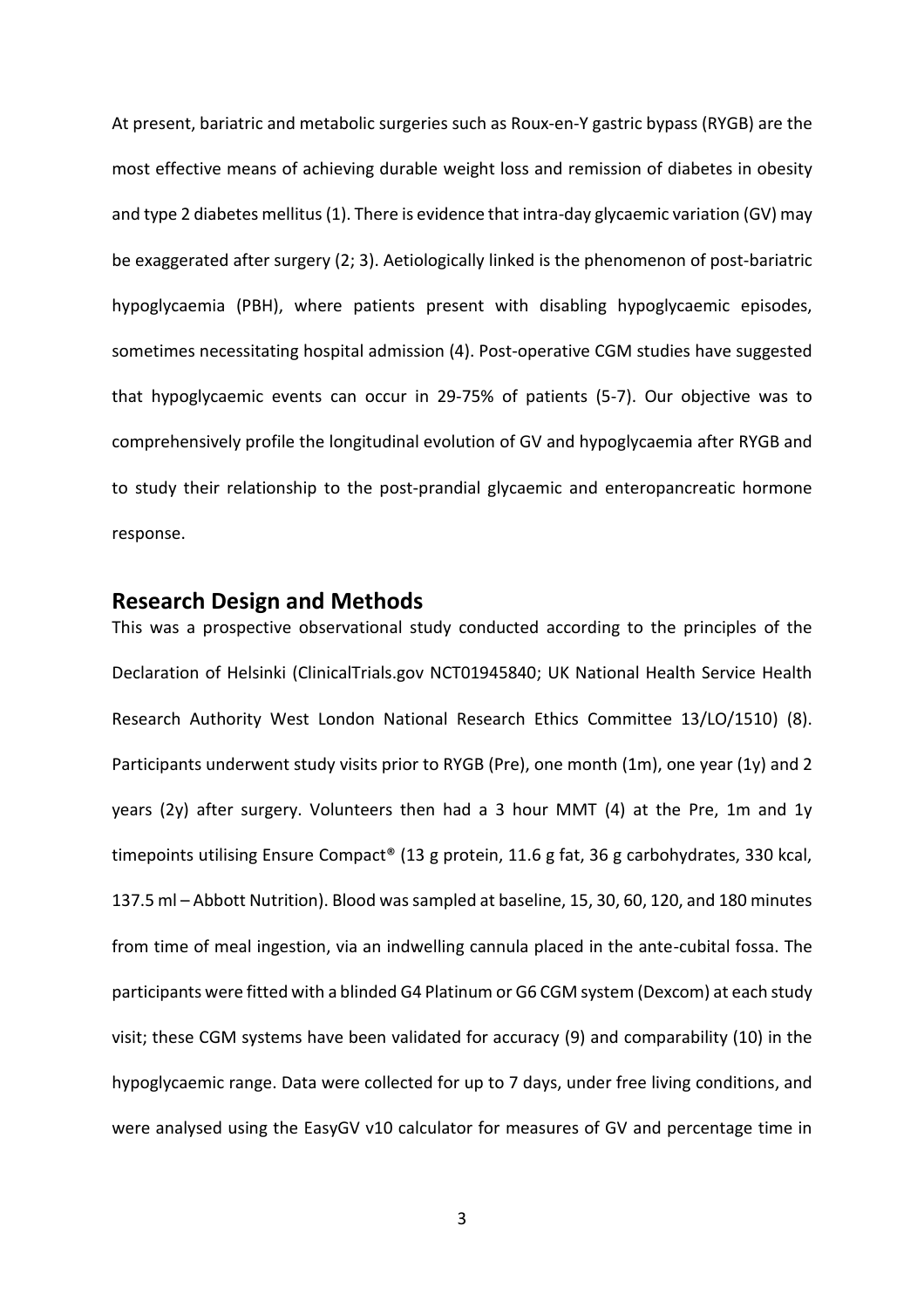range (%TIR) (11; 12). For details on statistical and assay methods, see the Supplementary File.

#### **Results**

The clinical characteristics of the 10 patients recruited are shown in Supplementary Table 1. Following surgery, participants demonstrated substantial improvements in weight, HbA1c, fasting glucose and insulin, and hepatic insulin sensitivity (Supplementary Figure 1 and Supplementary Table 1), with stabilisation between 1y and 2y in line with accepted experience after RYGB (1). No participant during this study reported any symptoms, nor were admitted for treatment of hypoglycaemia.

GV increases after RYGB at 1y and 2y; the combination of reduced mean glucose and increased GV are associated with increased time in hypoglycaemia Supplementary Figure 2 shows a progressive reduction of mean CGM glucose, stabilising between 1y and 2y. GV, as measured by percentage coefficient of variation (%CV), continuous overlapping net glycaemic action (CONGA), and mean absolute glucose (MAG) was not significantly different at 1m, but demonstrated significant increases at 1y and 2y; mean amplitude of glucose excursions (MAGE) was significantly increased at 2y but not 1y. In line with the substantial reduction of mean CGM glucose at 1m, 1y and 2y, the %TIR>10.0 mmol/L [180 mg/dl] fell (Supplementary Table 1). Notably, at 1m, the combination of reduced mean glucose with unchanged GV was associated with no significant change in %TIR<3.0 mmol/L [54 mg/dl] and <3.9 mmol/L [70 mg/dl]. After 1m, the combination of reduced mean glucose and increased GV was associated with significant rises in %TIR<3.0 and <3.9 (Supplementary Table 1 and Figure 1). Supplementary Figure 3 shows that six participants had a %TIR<3.9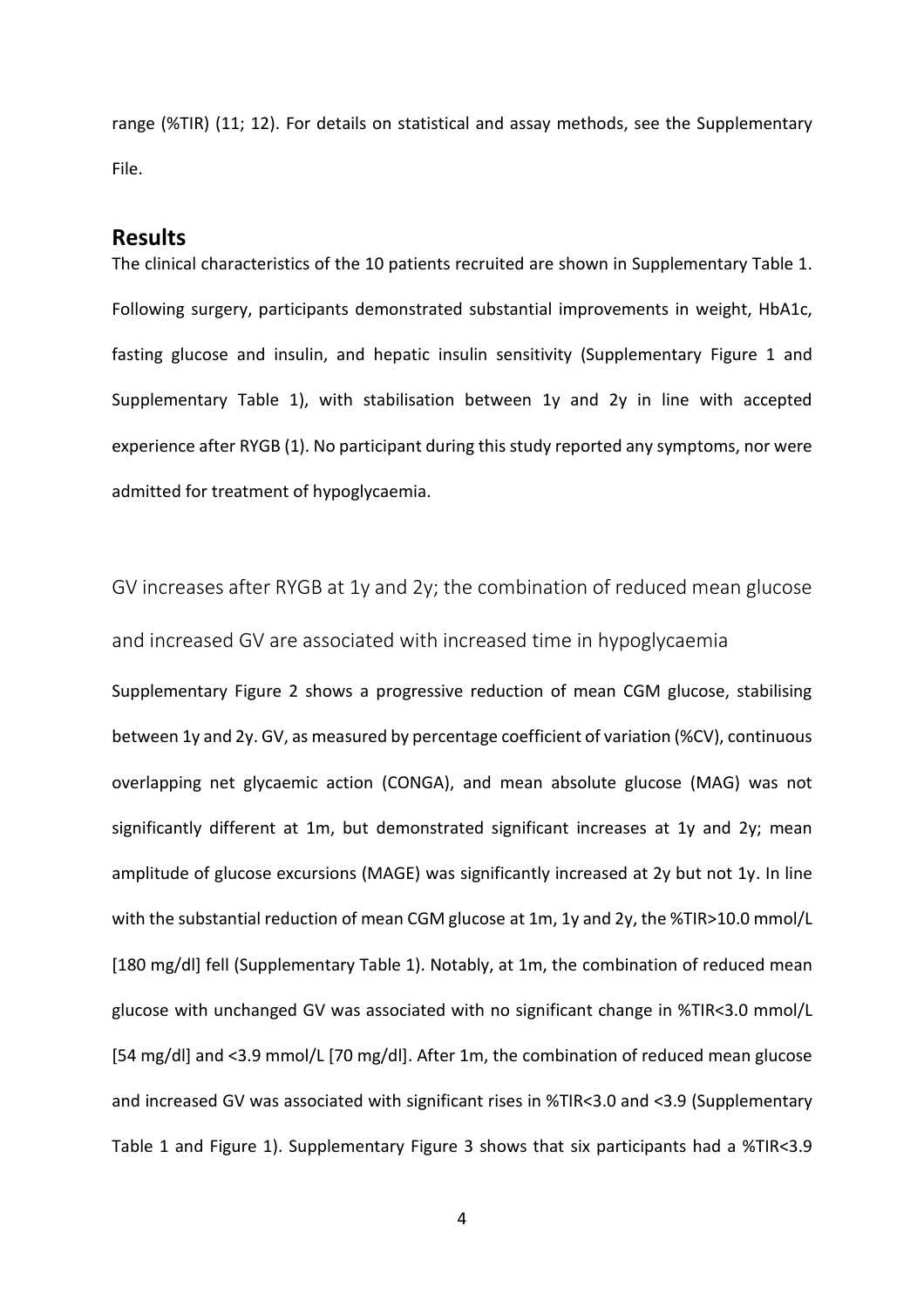above the ATTD international consensus desired target of 4% and five had a %TIR<3.0 above the target of 1% (13), either at 1y or 2y. %TIR<3.0 was negatively correlated with mean CGM glucose (Spearman correlation coefficient -0.55), and positively correlated with %CV (0.61), MAG (0.53) and CONGA (0.42) but not MAGE. In multivariable linear mixed model analysis utilising these parameters as covariates, only %CV (p=0.034) remained significantly associated with %TIR<3.0.

Peak GLP-1 and glucagon AUC during MMT are associated with time in hypoglycaemia

Figure 1 and Supplementary Table 2 show that there were post-surgical enhancements in post-prandial GLP-1 and a reduction of glucagon secretion during the MMT paralleling the improvement in glucose tolerance (14). We hypothesised that the following parameters derived from the MMT study at each timepoint might be associated with the contemporaneous %TIR<3.0 and <3.9: fasting levels of glucose, GLP-1, insulin and glucagon; Cmax values of glucose, GLP-1, insulin and glucagon; overall and incremental  $AUC_{0-180}$  for each of these hormones; and the nadir value of glucose achieved during the MMT. %TIR<3.9 was positively correlated with peak value of GLP-1 (0.68), GLP-1  $AUC_{0-180}$  (0.63) and negatively with fasting glucose (correlation coefficient -0.59), and glucagon AUC<sub>0-180</sub> (-0.50). Given the *a priori* co-linearity of GLP-1 peak and GLP-1 AUC0-180, these parameters were tested individually in the multivariable models. Only the peak value of GLP-1 and Glucagon  $AUC_{0-180}$ remained significantly associated with %TIR<3.9 (p=0.0129 and 0.003 respectively). When tested for associations with %TIR<3.0, both these parameters were also significantly associated (GLP-1 peak, p=0.024; Glucagon AUC<sub>0-180</sub>, p=0.01).

5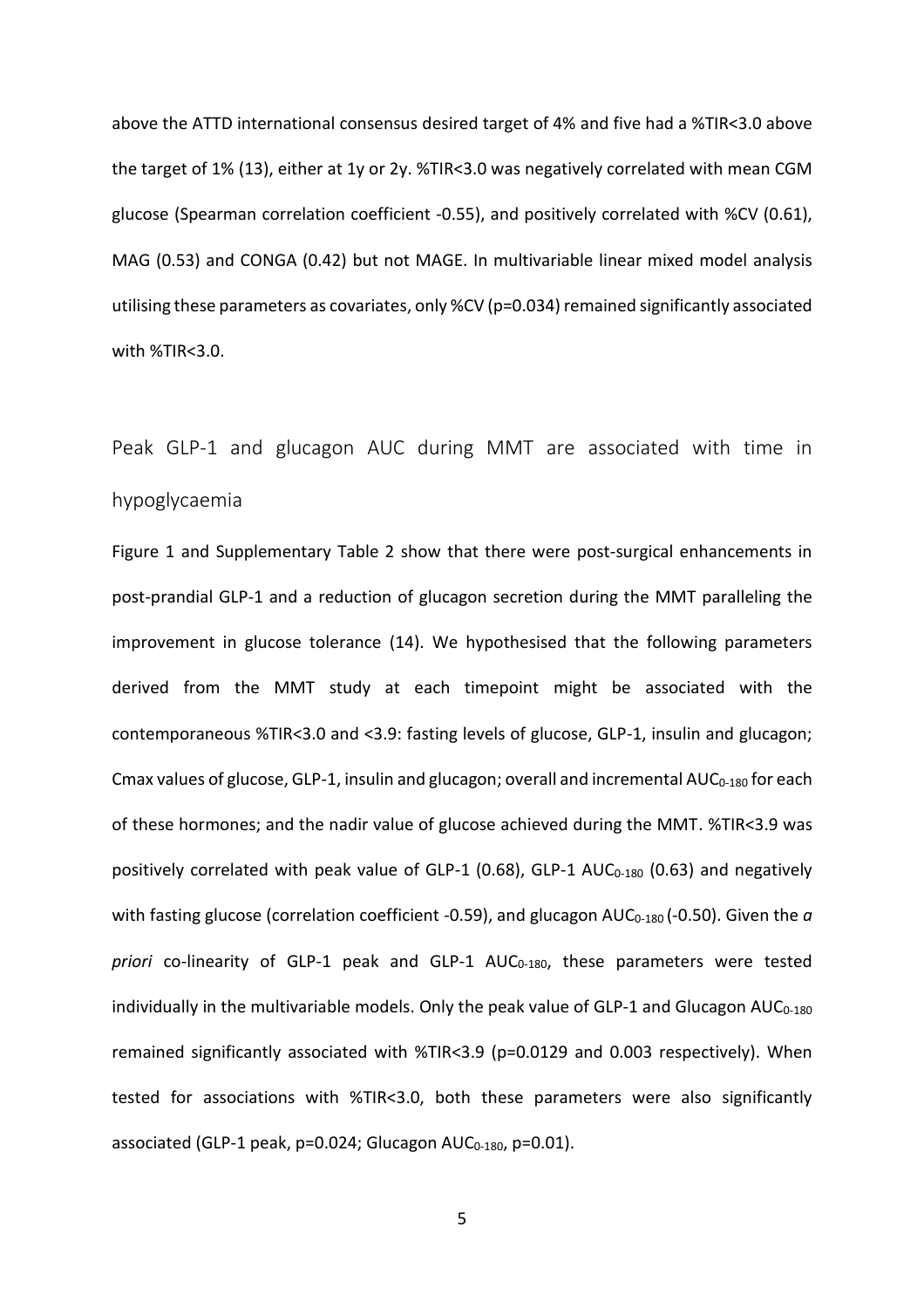#### **Discussion**

In this study we show that RYGB is followed by increases in GV at the 1y and 2y timepoints; the combination of the fall in mean glucose with increased GV is associated with significant rises in time in hypoglycaemia. Limitations of the study include the relatively short duration CGM at 7 days which limits the interpretation of the GV and %TIR compared to those established by longer-term CGM studies (15), the small number of subjects studied and the fact that most participants had well controlled glycaemia on lifestyle measures alone. Strengths include the metabolic homogeneity of the cohort, use of a standardised surgical technique in a single centre, and the prospective design with serial MMT studies that allowed us to relate the emergence of CGM-detected hypoglycaemia to contemporaneous postprandial glycaemic and enteropancreatic hormone responses. Our data support the hypothesis that PBH is associated with excessive GLP-1 secretion and additionally a possible association with reduced glucagon secretion during the MMT. Consistent with this, both the GLP-1 receptor antagonist exendin(9-39) (16) and glucagon itself (17) are being investigated as potential therapies for PBH.

We highlight two fundamental challenges in the diagnosis of PBH. Firstly, there is a symptomatic 'gap' between CGM-detected hypoglycaemia and PBH; although many of our participants had CGM-detected hypoglycaemia, none reported symptoms diagnostic of PBH. Secondly, there is currently no gold-standard test for PBH. Our data suggest that the nadir glucose during an MMT is not predictive of CGM-detected hypoglycaemia. Defining PBH either via symptoms or hospital admission for hypoglycaemia, via provocation tests such as MMT, or via CGM-detected hypoglycaemia presents a diagnostic challenge.

6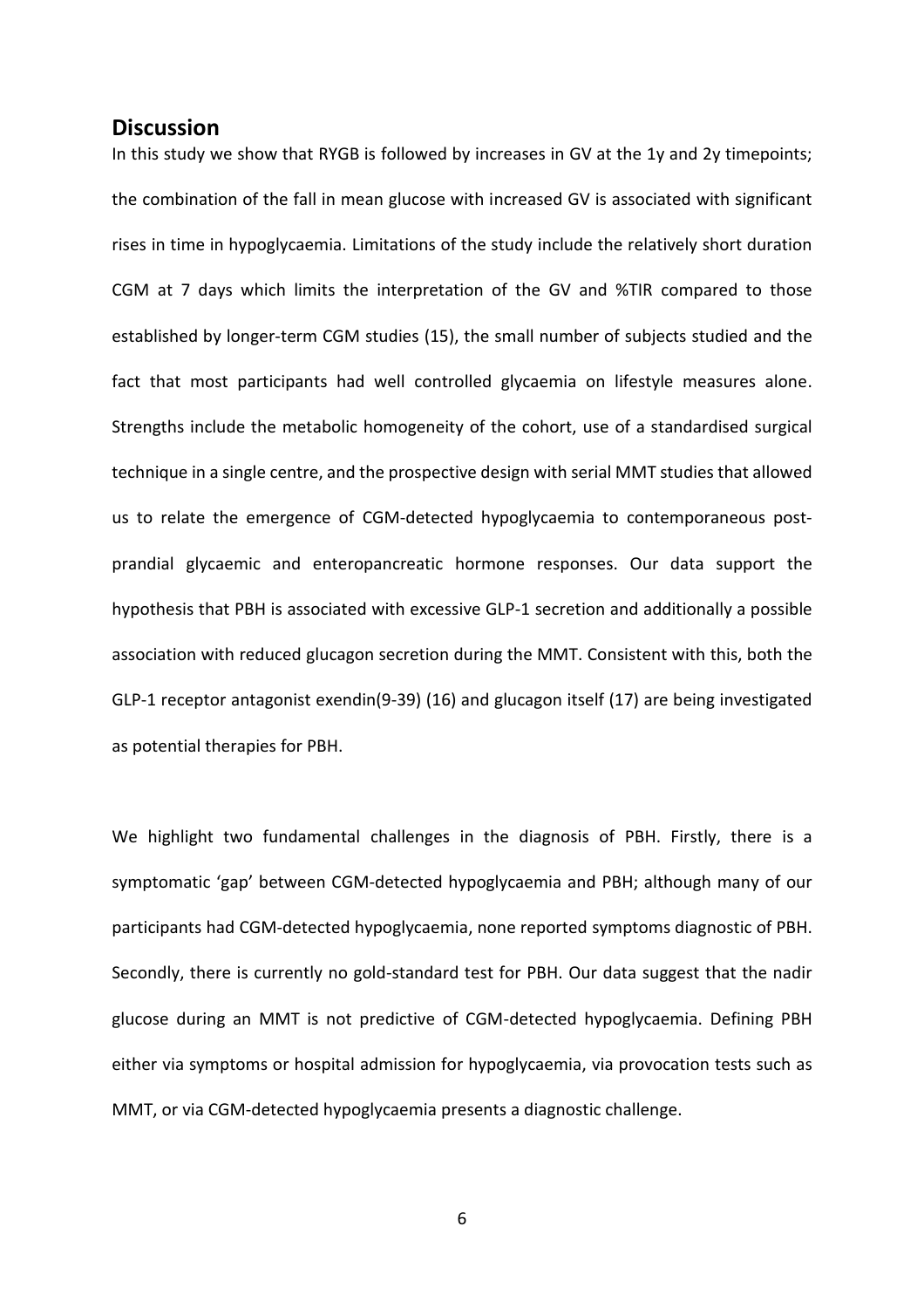We conclude that a substantial proportion of patients undergoing RYGB for treatment of diabetes and obesity are at risk of developing hypoglycaemia and this should be disclosed as a common adverse effect during pre-surgical counselling. On the other hand, it should be noted that an equal proportion of patients did not develop long-term CGM-detected hypoglycaemia, and it is unclear why this phenomenon occurs in some patients and not others. Further research will be required in the form of long-term longitudinal studies of patients undergoing RYGB, focusing on risk factors for increased GV and the development of symptomatic and asymptomatic hypoglycaemia, and relating these phenomena to their clinical outcomes. The data from such studies will have important implications for the diagnosis and management of PBH.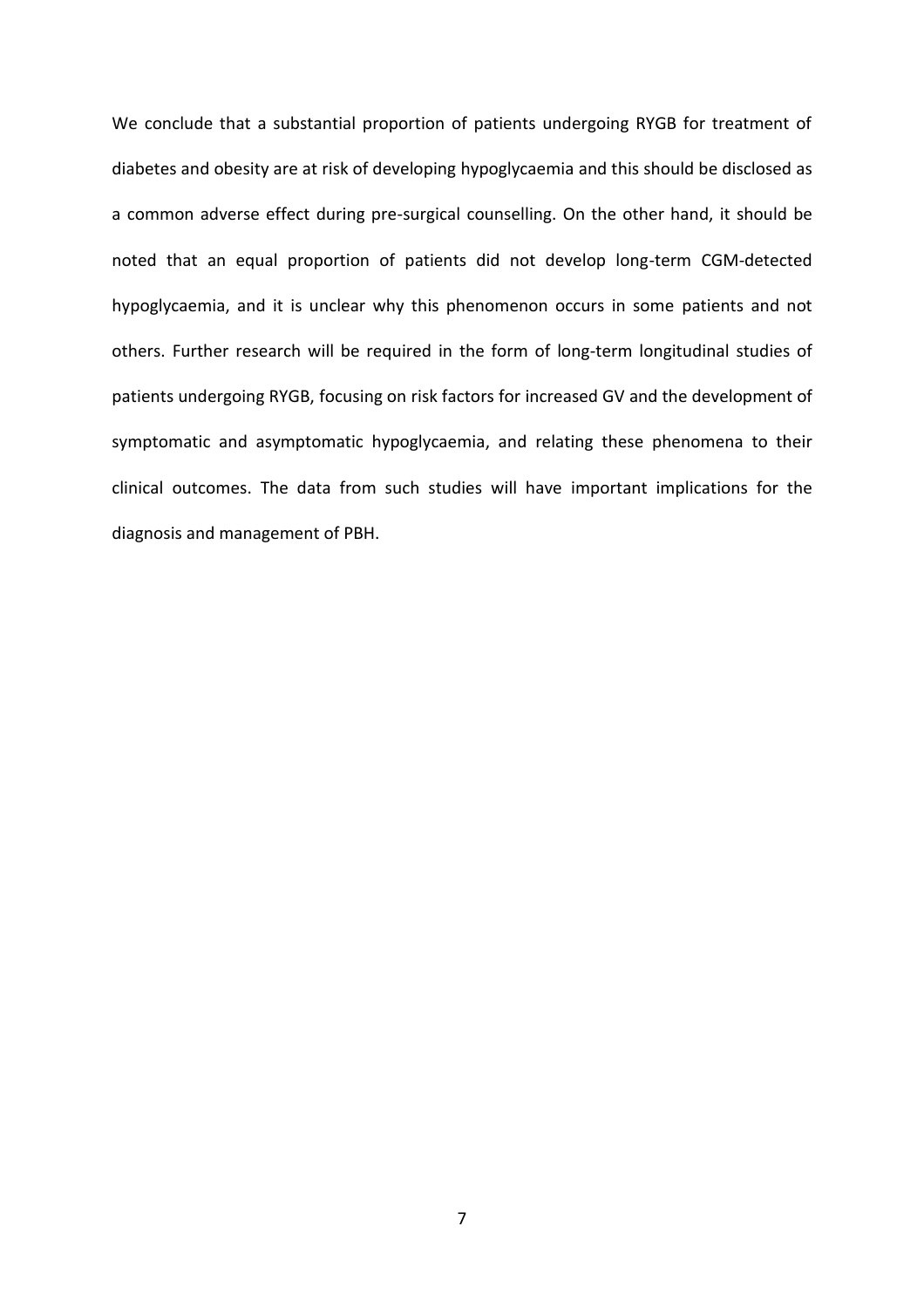### **Acknowledgements**

We are grateful to the staff at the Imperial Weight Centre and the Imperial NIHR Clinical Research Facility for their support of this trial. We would also like to thank Dexcom for their support of this work.

## Author Contributions

G.T., I.I., P.B., K.A., C.B-T., J.K., S.C., H.A., C.D., A.M., H.C., A.A., C.T., S.P., S.R.B., T.M-M.T. contributed to the execution of the clinical study. S.R.B., T.M-M.T. designed the study. C.T., A.A., S.P. performed the surgery in the prospective RYGB cohort. N.S.O. contributed to discussion and interpretation of CGM data. B.K. prepared the statistical analysis. B.K., G.T., I.I., K.A., T.M-M.T. wrote and edited the manuscript. All authors reviewed the final manuscript. T.M-M.T. is the guarantor of this work, had full access to the data, and accepts full responsibility for integrity of the data and the accuracy of the data analysis.

#### Funding

The prospective RYGB cohort study was funded by the MRC Experimental Challenge Grant (MR/K02115X/1) and other aspects of the study were supported by the National Institute for Health Research (NIHR) Imperial Biomedical Research Centre (BRC) Funding Scheme. The research study was also supported by the Imperial NIHR Clinical Research Facility. The Department of Metabolism, Digestion and Reproduction is funded by grants from the MRC and Biotechnology and Biological Sciences Research Council and is supported by the NIHR Imperial BRC Funding Scheme. The views expressed are those of the authors and not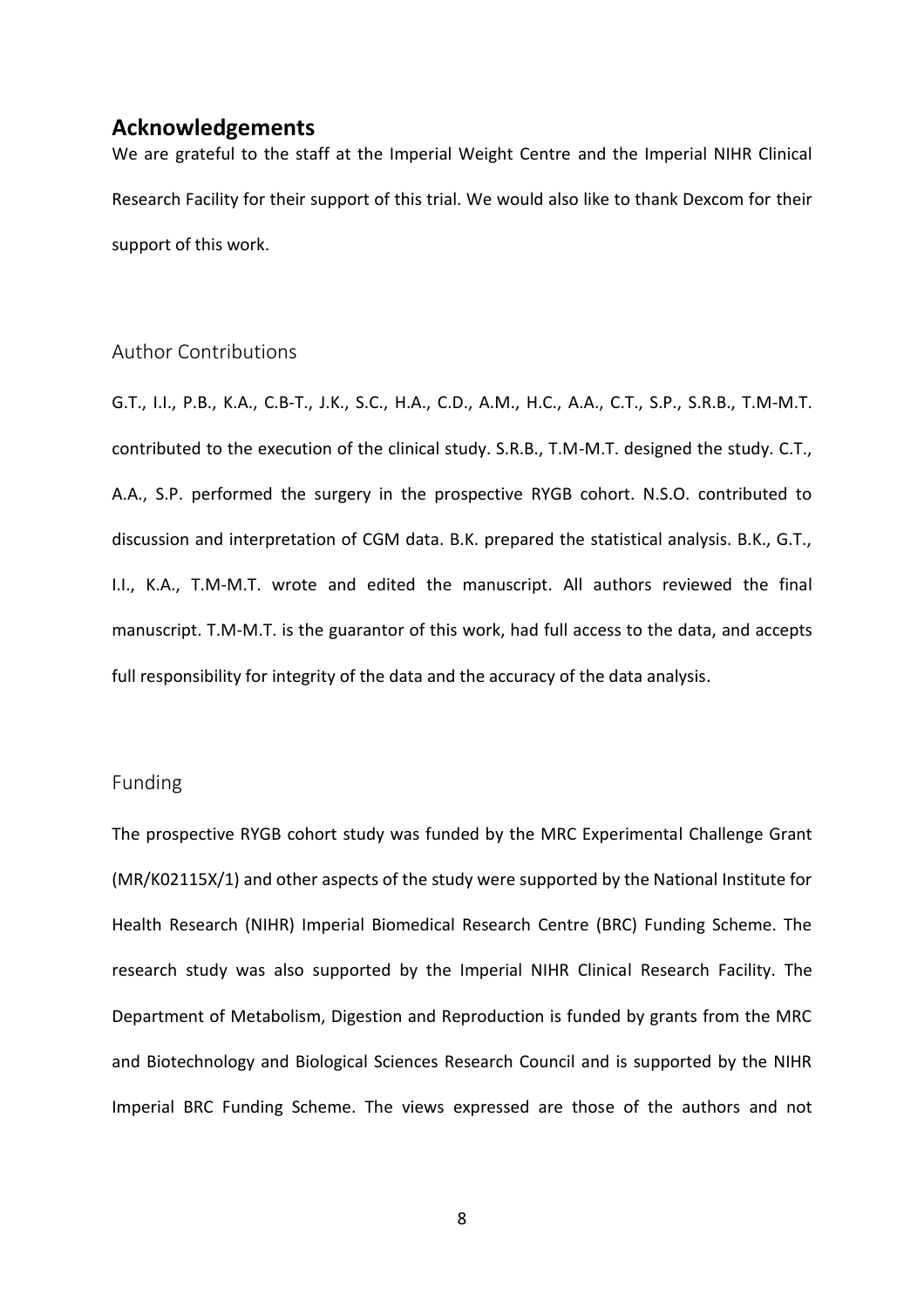necessarily those of the abovementioned funders, the UK National Health Service (NHS), the NIHR, or the UK Department of Health.

Conflict of Interest Statement

N.O. has received grants, personal fees and non-financial support from Dexcom, and grants from Roche Diabetes outside the submitted work. All other authors report no potential conflicts of interest.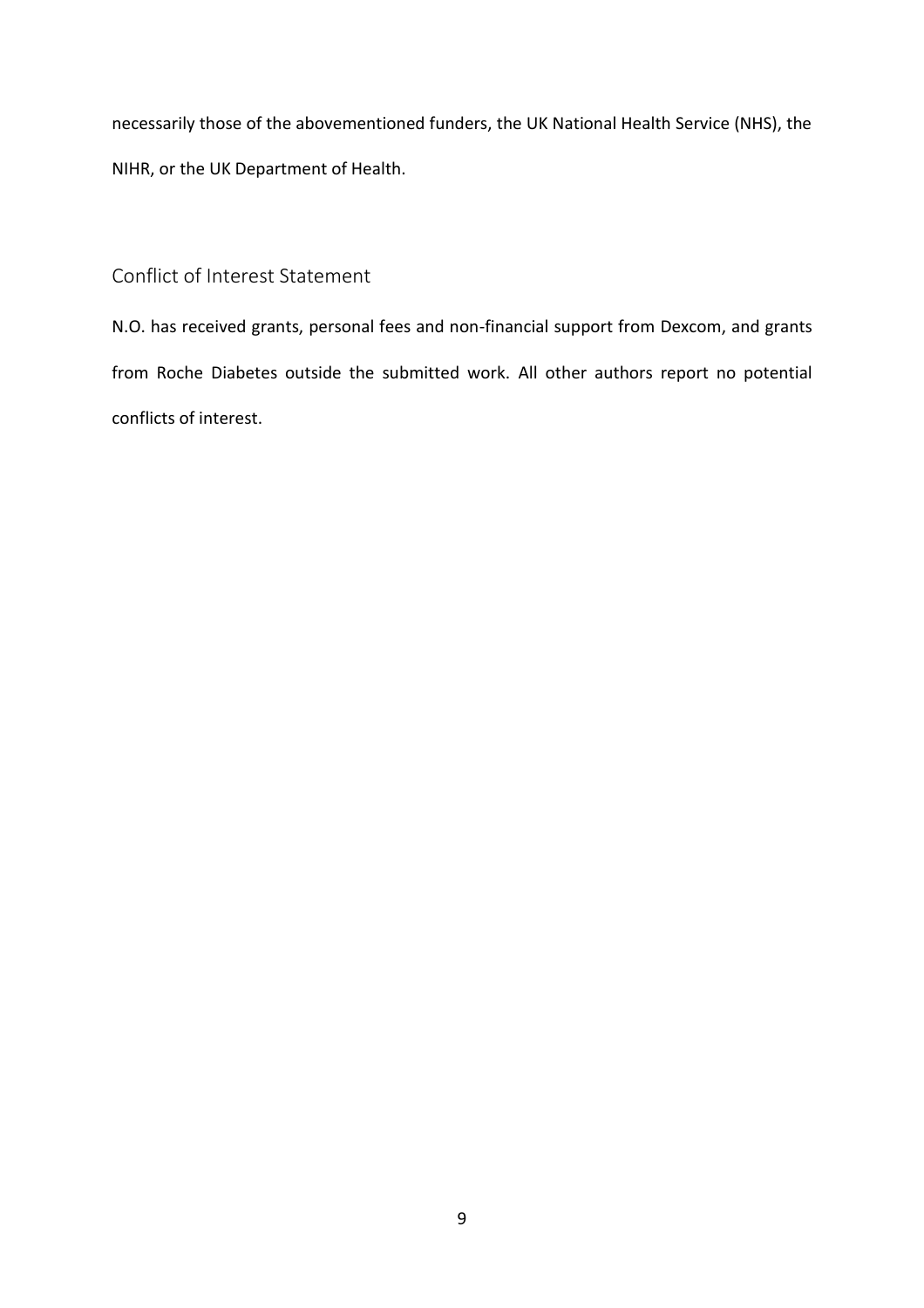# **Figure Legend**



**Figure 1:** Response of Glucose (A), Insulin (B), Glucagon-Like Peptide-1 (GLP-1 – C), Glucagon (D) to MMT given at time 0, plotted as mean and SEM over time (Pre: pre-surgery, dashed black line; 1m: 1 month post-surgery, solid blue line; 1y: 1 year post-surgery, solid green line).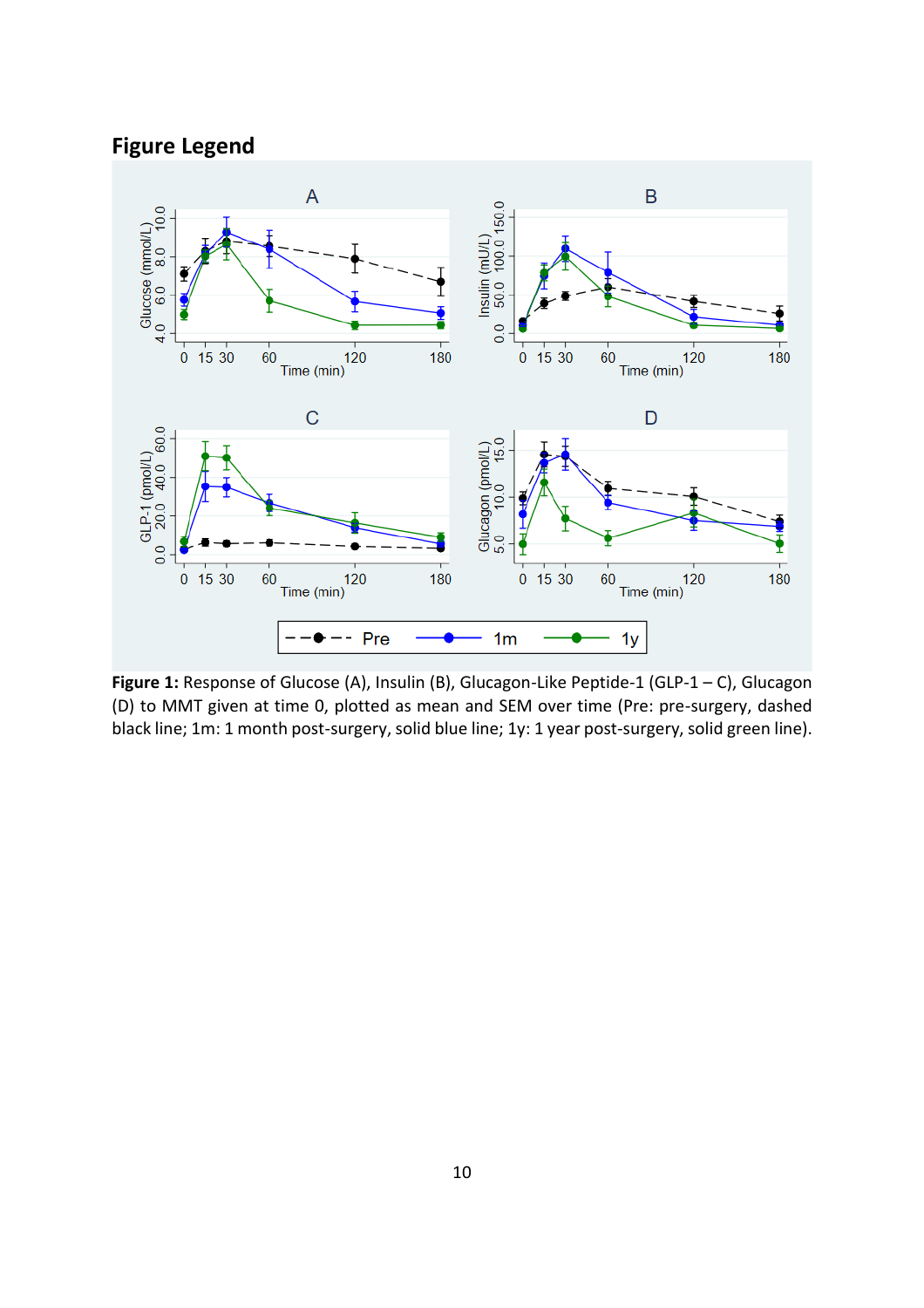# Supplementary Material for 'Roux-en-Y gastric bypass increases glycaemic variability and time in hypoglycaemia in patients with obesity and prediabetes/type 2 diabetes mellitus: a prospective cohort study'

### **Power Calculation and Statistical Analysis**

Data and statistical analysis used Prism 8.2.1 (GraphPad Software) and STATA 15.1 (STATACorp LLC). A power calculation for a repeated measures one-way ANOVA suggested that a sample size of 8 participants had 90% power at an alpha of 0.05 to detect clinically significant changes in mean CGM of 2.5 mmol/L [45 mg/dl], equivalent to a change in HbA1c of 17 mmol/mol, and percent coefficient of variation (%CV) of 10%, a difference which has been linked to significantly increased risks of hypoglycaemia during treatment of patients with type 2 diabetes (18). The trapezoid method was used to calculate area under curve over the 180 minute MMT study (AUC<sub>0-180</sub>). A one-way repeated measures ANOVA with Bonferroni correction (reported as adjusted p-values) was used to compare GV metrics. For analysis of the MMT data, a linear mixed model repeated measures analysis was used, with Bonferroni correction. To examine the relationship of %TIR<3.0 mmol/L [54 mg/dl] and %TIR<3.9 mmol/L [70 mg/dl] with CGM and MMT parameters, the univariable association of these parameters was initially tested using Spearman correlation. A multivariable linear mixed model, incorporating those parameters found to have statistically significant associations, was then used to examine the relationship of significantly correlated parameters with %TIR. For comparison of the %TIR values through time, a non-parametric Friedman test was used.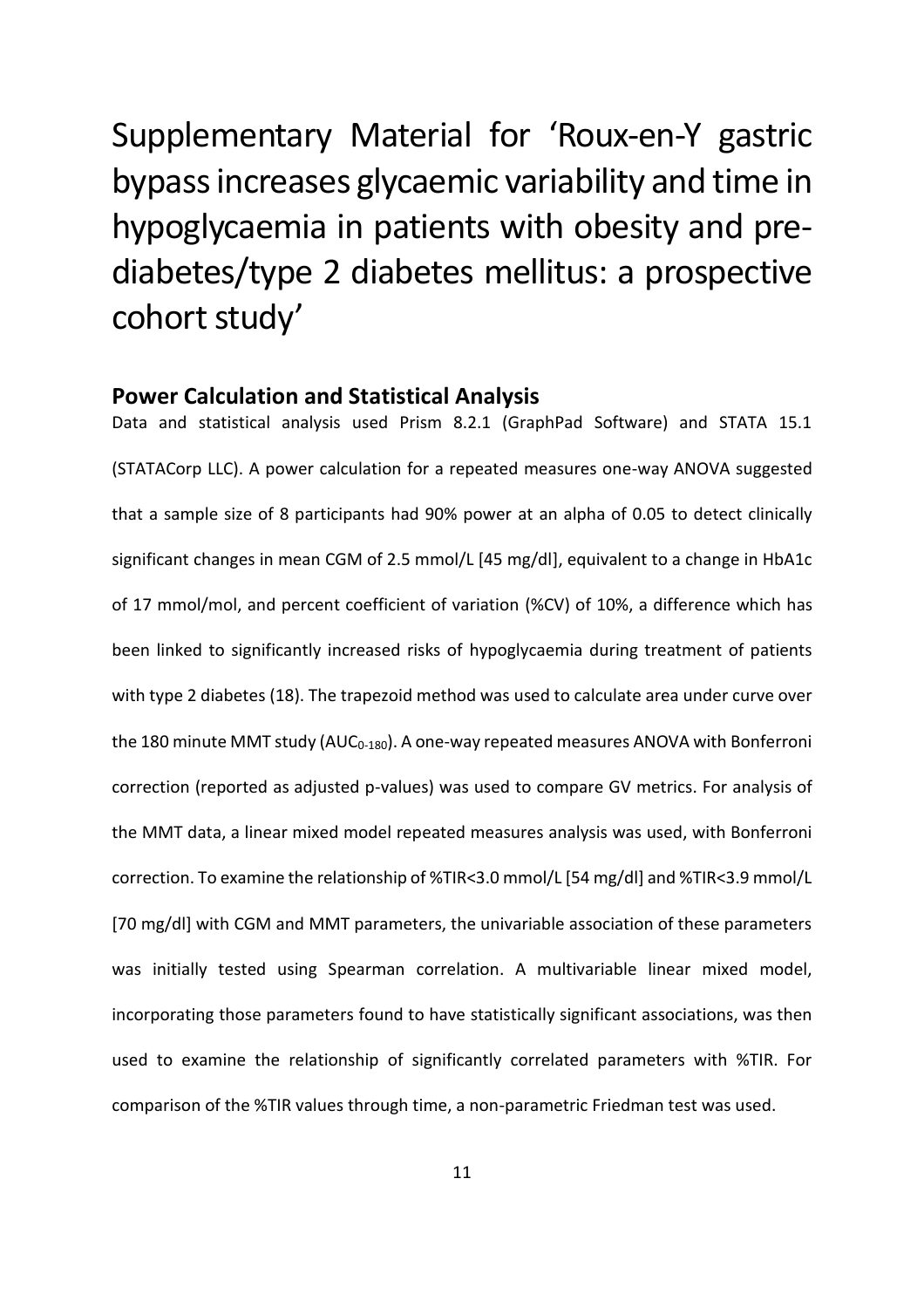## **Assay Techniques**

Blood for glucose was collected in fluoride oxalate tubes, for insulin in plain (serum) tubes, for gut hormones in Lithium heparin tubes containing Aprotinin (Nordic Pharma) and the DPP-IV inhibitor Diprotin A (Enzo Life Sciences). Glucose and insulin levels were measured by NW London Pathology (Abbott Architect; CVs <5%, <10% respectively). Active glucagon-like peptide-1 (GLP-1) levels were measured by a customised Milliplex magnetic bead-based multi-analyte, metabolic panel immunoassay (Millipore). The intra-assay and inter-assay coefficient of variation for active GLP-1 was <10%. The lowest limit of detection was 0.8 pmol/L. Glucagon was measured using an ELISA (Mercodia AB) with the high-stringency 'Alternative' protocol to eliminate cross-reaction with other proglucagon-derived peptides (14): there was a detection limit of 1.5 pmol/L and intra-assay and inter-assay coefficient of variation of <10%.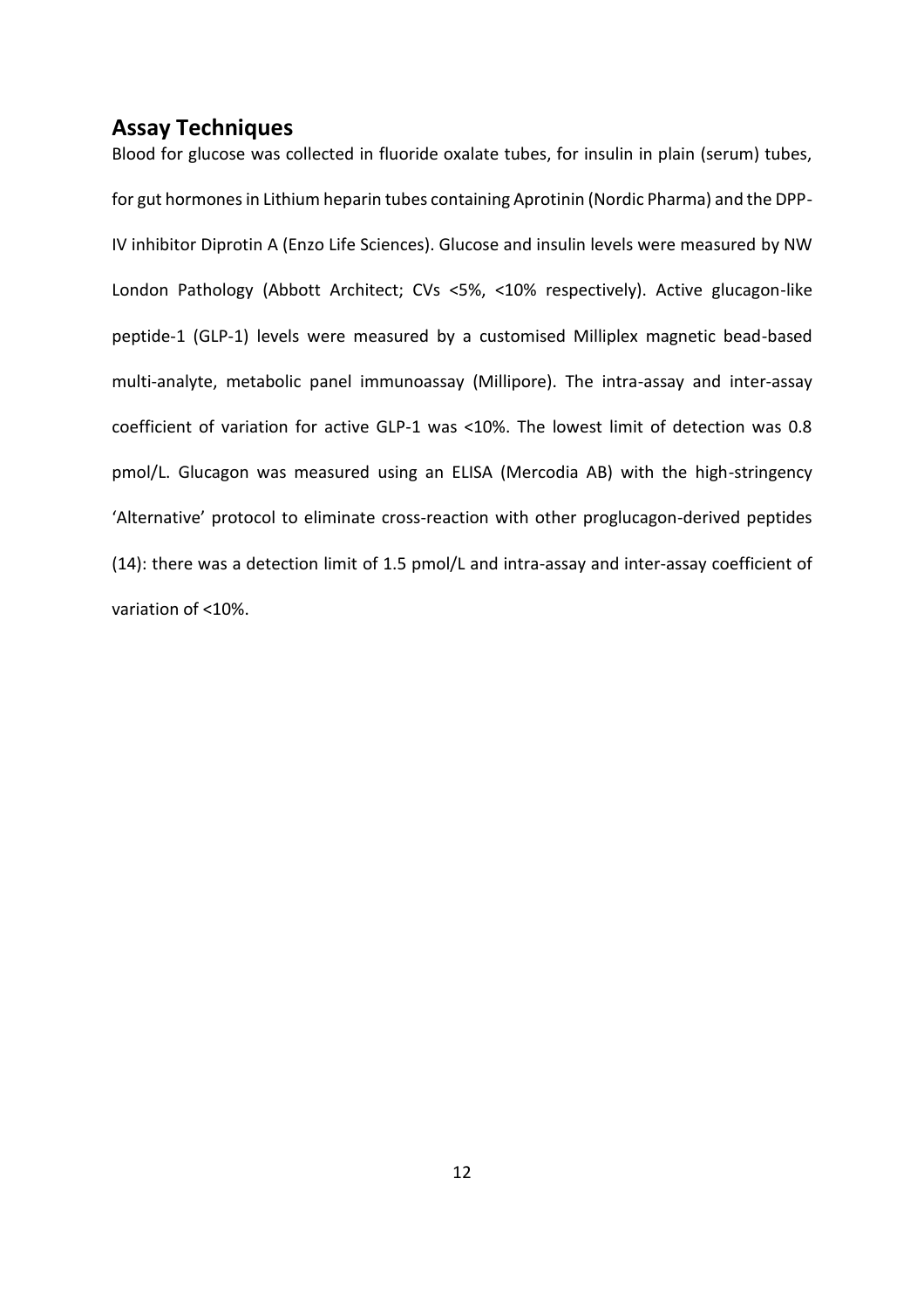# **Supplementary Figures**



**Supplementary Figure 1:** Plots of weight (A), HbA1c (B), percentage weight loss (C), fasting glucose (D), fasting insulin (E), 24-variable interactive homeostatic model assessment with default settings (iHOMA2 – (19) percentage insulin sensitivity (F) in prospective RYGB cohort over time (Pre: pre-surgery, 1m: 1 month post-surgery, 1y: 1 year post-surgery, 2y: 2 years post-surgery). Mean and SD plotted. \* p<0.05, \*\* p<0.01, \*\*\* p<0.001, \*\*\*\* p<0.0001 for comparison with Pre (one-way repeated measures ANOVA with Bonferroni correction).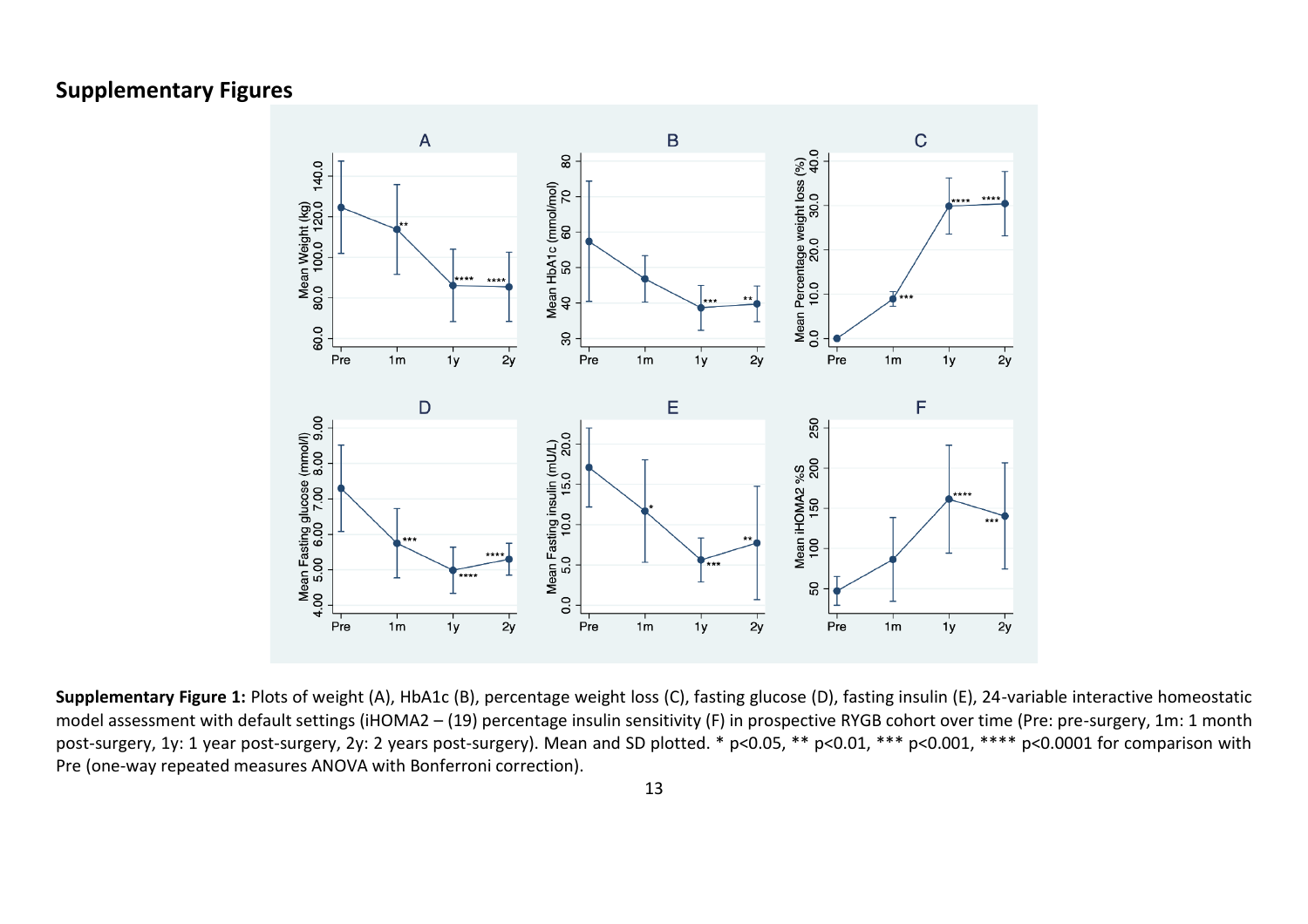

**Supplementary Figure 2:** Measures of mean glycaemia and glycaemic variability (11) in the RYGB cohort. Mean CGM glucose (A), percentage coefficient of variation (%CV – B), Continuous Overall Net Glycaemic Action (CONGA – C), Mean Absolute Glucose (MAG – D), Mean Amplitude of Glycaemic Excursions (MAGE – E) plotted as mean and SD over time (Pre: pre-surgery, 1m: 1 month post-surgery, 1y: 1 year post-surgery, 2y: 2 years post-surgery). One-way repeated measures ANOVA with Bonferroni correction for A-E. Adjusted p-value symbols: \* p<0.05, \*\* p<0.01, \*\*\* p<0.001, \*\*\*\* p<0.0001 for comparison with Pre.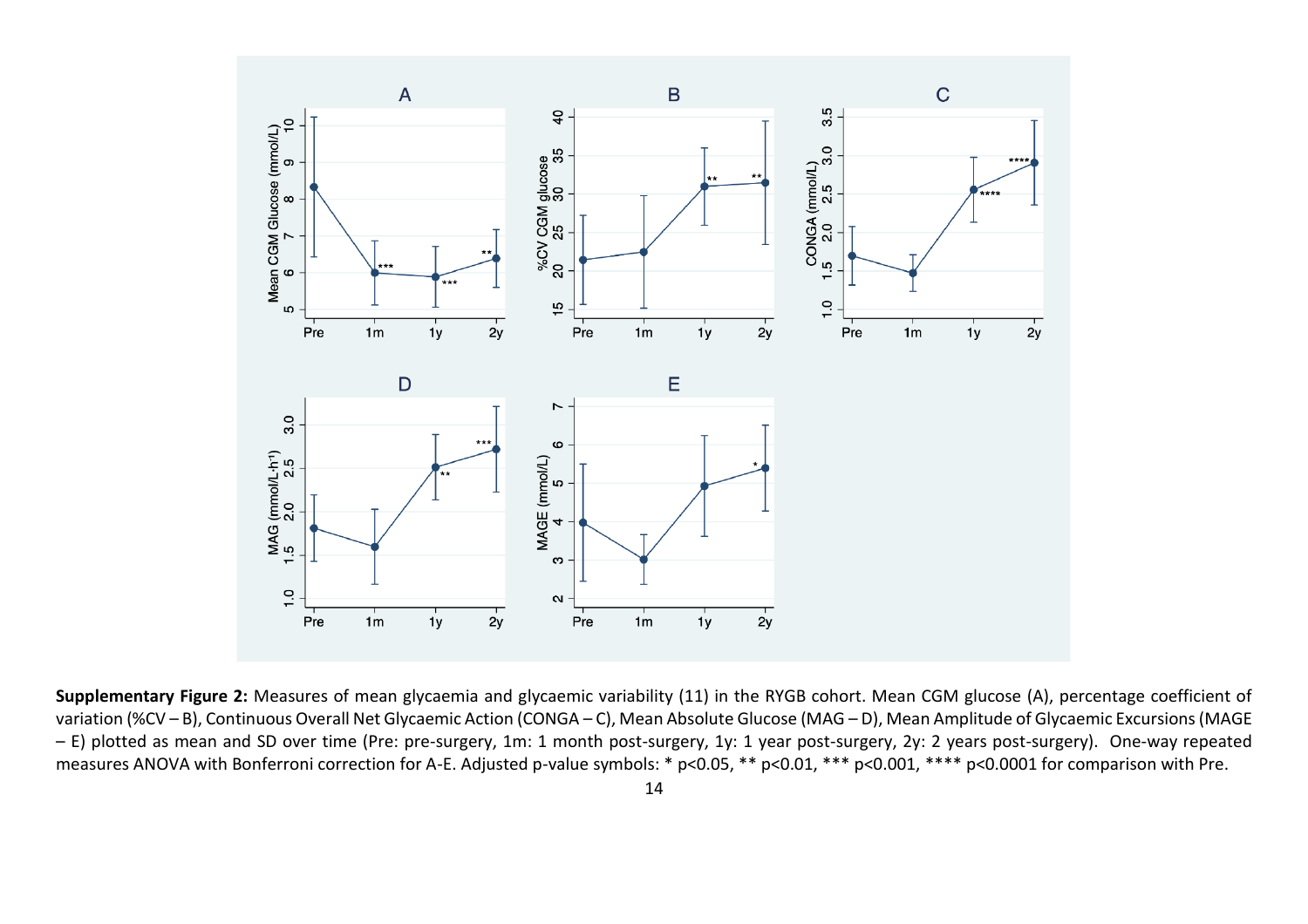

**Supplementary Figure 3:** Post-surgical evolution of percentage time in range (%TIR) (Y-axis) in the RYGB cohort <3.0 mmol/L [54 mg/dl] (black), 3.0-3.9 mmol/L [54-70 mg/dl] (red), 3.9-10.0 mmol/L [70-180 mg/dl] (light green outline), >10.0 mmol/L [180 mg/dl] (grey). These data are plotted as stacked bar graphs, grouped per participant (indicated by P1, P2 etc.) and the time-point for each bar graph is labelled next to the X-axis. Horizontal dashed red line indicates International Consensus for %TIR<3.9 target at <4% and horizontal black line indicates International Consensus for %TIR<3.0 target cut-off in patients with T2DM at <1%.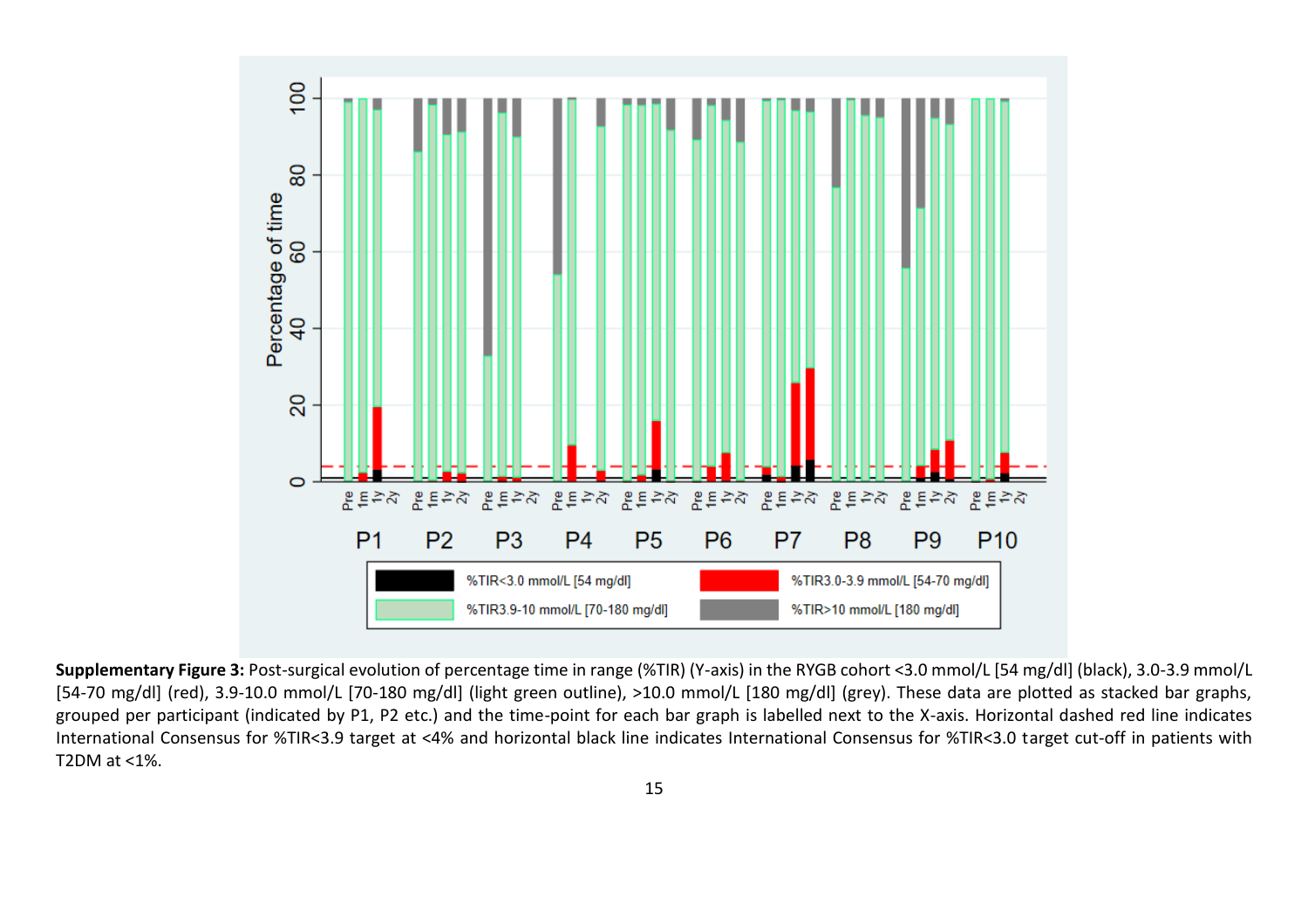# **Supplementary Tables**

**Supplementary Table 1:** Clinical and metabolic characteristics of the prospective Roux-en-Y Gastric Bypass (RYGB) cohort at the study time points. All participants were diagnosed with diabetes or pre-diabetes, and had RYGB surgery performed at the IWC between 2016 and 2018. All participants were followed up pre-surgery (Pre) and at 1m. Nine of the cohort were assessed at 1y. The remaining patient did not attend this assessment but returned for assessment at the 2y mark. A total of 9 participants were assessed at the 2y timepoint. One participant's data at the 2y timepoint was not analysed as she was pregnant at the time. Another participant's CGM data at 2y was not available due to failure of the CGM to collect enough data for adequate analysis, but the clinical and metabolic data have been included in the analysis. Data displayed as mean ± SD or median (range) for Percentage Time in Range. N/A, not applicable. iHOMA2, 24-variable interactive homeostatic model assessment using default settings, %B indicates estimated beta-cell function and %S indicates estimated insulin sensitivity (19). %TIR, Percentage Time in Range to 3 significant figures. One-way repeated measures ANOVA with Bonferroni correction used for parametric measures. Adjusted p-value symbols: \* p<0.05, \*\* p<0.01, \*\*\* p<0.001, \*\*\*\* p<0.0001 for comparison with Pre. Friedman test used for comparison of %TIR values from Pre to 1y and 2y timepoints. † p<0.05, †† p<0.01

|                                    | <b>Pre</b>       | 1 <sub>m</sub>      | 1 <sub>y</sub>              | 2y                          |
|------------------------------------|------------------|---------------------|-----------------------------|-----------------------------|
| <b>Number analysed</b>             | 10               | 10                  | 9                           | 8                           |
| <b>Treatment (Diet/Metformin)</b>  | 9/1              |                     |                             |                             |
| Age at surgery (yr)                | $50.2 \pm 13.2$  | N/A                 | N/A                         | N/A                         |
| Gender (M/F)                       | 2/8              | 2/8                 | 2/7                         | 2/6                         |
| Weight (kg)                        | $124.6 \pm 22.7$ | $113.7 \pm 22.2$ ** | $86.1 \pm 17.8***$          | $85.4 \pm 17.1***$          |
| Weight loss (%)                    | 0                | $8.9 \pm 1.7***$    | $29.9 \pm 6.3***$           | $30.4 \pm 7.3***$           |
| HbA1c (IFCC mmol/mol)              | $57.4 \pm 17.0$  | $46.8 \pm 6.6$      | $38.7 \pm 6.3***$           | $39.8 \pm 5.0**$            |
| HbA1c (converted to NGSP %)        | $7.4 \pm 1.56$   | $6.4 \pm 0.60$      | $5.7 \pm 0.58***$           | $5.8 \pm 0.46$ **           |
| Fasting glucose (mmol/L)           | $7.3 \pm 1.2$    | $5.8 \pm 1.0***$    | $5.0 \pm 0.7***$            | $5.3 \pm 0.5***$            |
| Fasting insulin (mU/L)             | $17.1 \pm 4.9$   | $11.7 \pm 6.4*$     | $5.6 \pm 2.7***$            | $7.7 \pm 7.0**$             |
| <b>iHOMA2 %B</b>                   | $82.7 \pm 17.9$  | $96.8 \pm 32.0$     | $82.3 \pm 44.2$             | $83.3 \pm 51.8$             |
| <b>iHOMA2 %S</b>                   | $47.1 \pm 17.9$  | $86.3 \pm 52.1$     | $161.4 \pm 67.2***$         | $140 \pm 66.2***$           |
| %TIR<3.0 mmol/L [54 mg/dl]         | $0(0-1.91)$      | $0(0-1.09)$         | $2.27(0-4.30)$ <sup>+</sup> | $0.07(0-5.81)$ <sup>+</sup> |
| %TIR<3.9 mmol/L [70 mg/dl]         | $0(0-3.83)$      | $1.51(0-9.52)$      | $7.53(0-25.8)$ <sup>+</sup> | $2.24(0-29.6)$ <sup>+</sup> |
| %TIR3.9-10.0 mmol/L [70-180 mg/dl] | 87.7 (32.9-99.9) | 97.2 (67.4-99.8)    | 86.9 (71.1-95.7)            | 89.1 (67.0-95.2)            |
| %TIR>10.0 mmol/L [180 mg/dl]       | $12.3(0-67.1)$   | $0.92(0-28.5)$      | 4.33 (0.67-9.95)            | $6.97(3.40-11.3)$           |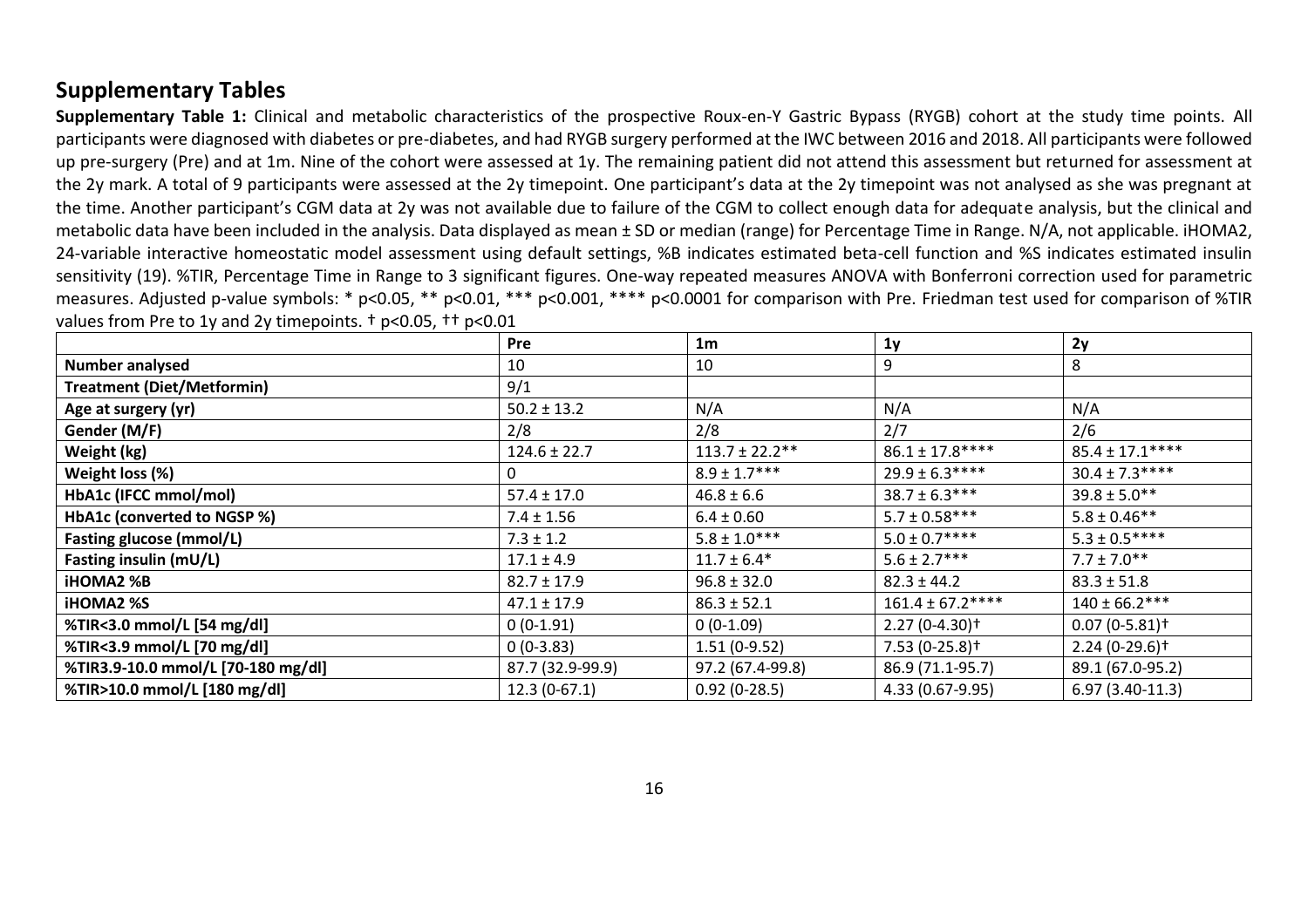**Supplementary Table 2:** Summary of fasting, maximal concentration (Cmax), time of maximal concentration (Tmax), area under curve over 180 min (AUC<sub>0-180</sub>), incremental area under curve over 180 min (Inc AUC<sub>0-180</sub>) in glucose, insulin, GLP-1, glucagon during MMT before surgery (Pre), 1 month (1m) and 1 year (1y) after surgery. Nadir glucose is defined as lowest glucose after the peak. Mean ± SD are shown except for Tmax which are noted as median (IQR). Linear mixed model (repeated measures) with Bonferroni correction. \* indicates adjusted p-values for contrast between Pre and indicated timepoint after surgery where \* p<0.05, \*\* p<0.01, \*\*\* p<0.001, \*\*\*\* p<0.0001.

|          |                                        | Pre            | 1 <sub>m</sub>    | 1 <sub>y</sub>    |
|----------|----------------------------------------|----------------|-------------------|-------------------|
| Glucose  | Fasting (mmol/L)                       | $7.1 \pm 1.1$  | $5.8 \pm 1.0***$  | $5.0 \pm 0.8***$  |
|          | $Cmax$ (mmol/L)                        | $9.3 \pm 2.0$  | $9.7 \pm 2.2$     | $9.3 \pm 1.9$     |
|          | Nadir glucose (mmol/L)                 | $6.7 \pm 2.2$  | $5.0 \pm 1.0*$    | $4.1 \pm 0.6$ *** |
|          | Tmax (min)                             | 30 (15-30)     | $30(15-30)$       | $30(15-30)$       |
|          | $AUC_{0-180}$ (mmol·min/L)             | 1437±324       | 1245±306*         | 1008±153****      |
|          | Inc $AUC_{0-180}$ (mmol $\cdot$ min/L) | 231±107        | 300±134           | 247±89            |
| Insulin  | Fasting $(mU/L)$                       | $16.1 \pm 3.9$ | $10.2 \pm 5.0***$ | $6.1 \pm 3.2***$  |
|          | Cmax $(mU/L)$                          | 71.8±30.8      | 122.0±62.8***     | 115.1±46.4**      |
|          | Tmax (min)                             | 60 (30-60)     | $30(30-60)$       | $30(15-30)$       |
|          | $AUC_{0-180}$ (mU $\cdot$ min/L)       | 7757±2876      | 8822±5341         | 6440±3006         |
|          | Inc $AUC_{0-180}$ (mmol $\cdot$ min/L) | 4877±2537      | 7143±4953         | 5417±2600         |
| $GLP-1$  | Fasting (pmol/L)                       | $2.7 \pm 3.3$  | $2.5 \pm 2.9$     | $6.8 \pm 7.5*$    |
|          | Cmax (pmol/L)                          | $8.3 \pm 4.3$  | 43.7±19.3****     | 61.6±19.8 ****    |
|          | Tmax (min)                             | 30 (15-60)     | 30 (15-30)        | 15 (15-30)        |
|          | $AUC_{0-180}$ (pmol·min/L)             | 904±539        | 3532±1223****     | 4282±1396****     |
|          | Inc $AUC_{0-180}$ (mmol $\cdot$ min/L) | 430±231        | 3150±1230****     | 3400±1409 ****    |
| Glucagon | Fasting (pmol/L)                       | $9.9 \pm 2.0$  | $9.1 + 4.8$       | $5.0 \pm 2.7$ **  |
|          | Cmax (pmol/L)                          | $15.8 \pm 2.8$ | $21.1 \pm 17.0$   | $12.8 \pm 3.4$    |
|          | Tmax (min)                             | $30(15-30)$    | $30(15-30)$       | $30(15-30)$       |
|          | $AUC_{0-180}$ (pmol·min/L)             | 1941±241       | 1932±855          | 1288±383*         |
|          | Inc $AUC_{0-180}$ (mmol·min/L)         | 416±166        | 709±472           | 522±313           |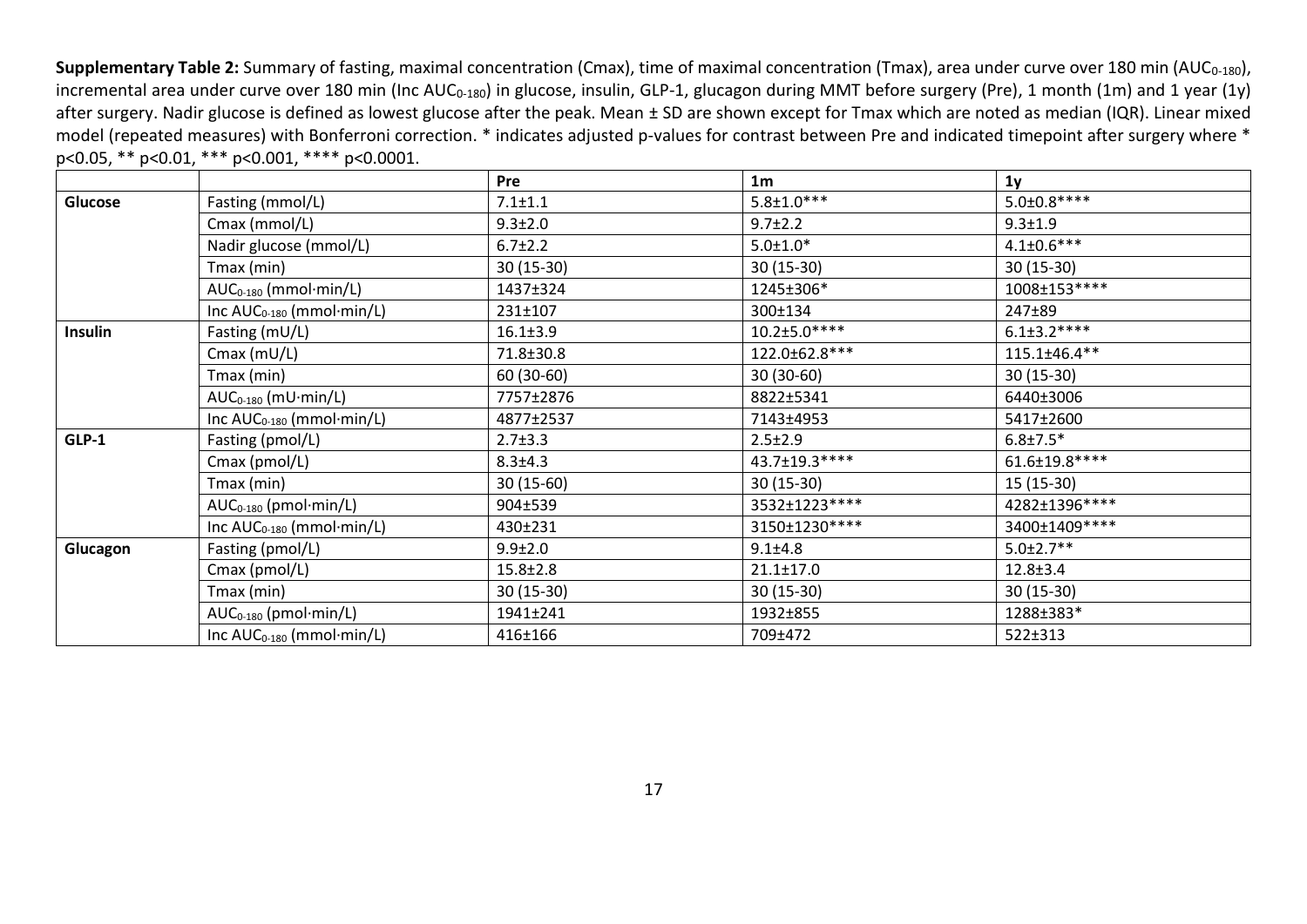## **References**

1. Schauer PR, Bhatt DL, Kirwan JP, Wolski K, Aminian A, Brethauer SA, Navaneethan SD, Singh RP, Pothier CE, Nissen SE, Kashyap SR, Investigators S: Bariatric Surgery versus Intensive Medical Therapy for Diabetes - 5-Year Outcomes. N Engl J Med 2017;376:641-651

2. Ramos-Levi AM, Sanchez-Pernaute A, Marcuello C, Galindo M, Calle-Pascual AL, Torres AJ, Rubio MA: Glucose Variability After Bariatric Surgery: Is Prediction of Diabetes Remission Possible? Obes Surg 2017;27:3341-3343

3. Yu H, Zhou J, Bao Y, Pin Z, Lu W, Jia W: "Dual-remission" after Roux-en-Y gastric bypass surgery: Glycemic variability cannot always be improved in Chinese obese patients with type 2 diabetes. Surg Obes Relat Dis 2016;12:1312-1319

4. Tharakan G, Behary P, Wewer Albrechtsen NJ, Chahal H, Kenkre J, Miras AD, Ahmed AR, Holst JJ, Bloom SR, Tan T: Roles of increased glycaemic variability, GLP-1 and glucagon in hypoglycaemia after Roux-en-Y gastric bypass. Eur J Endocrinol 2017;177:455-464

5. Kefurt R, Langer FB, Schindler K, Shakeri-Leidenmuhler S, Ludvik B, Prager G: Hypoglycemia after Roux-En-Y gastric bypass: detection rates of continuous glucose monitoring (CGM) versus mixed meal test. Surg Obes Relat Dis 2015;11:564-569

6. Capristo E, Panunzi S, De Gaetano A, Spuntarelli V, Bellantone R, Giustacchini P, Birkenfeld AL, Amiel S, Bornstein SR, Raffaelli M, Mingrone G: Incidence of Hypoglycemia After Gastric Bypass vs Sleeve Gastrectomy: A Randomized Trial. J Clin Endocrinol Metab 2018;103:2136- 2146

7. Lazar LO, Sapojnikov S, Pines G, Mavor E, Ostrovsky V, Schiller T, Knobler H, Zornitzki T: Symptomatic and Asymptomatic Hypoglycemia Post Three Different Bariatric Procedures: A Common and Severe Complication. Endocr Pract 2019;online ahead of print

8. Behary P, Tharakan G, Alexiadou K, Johnson N, Wewer Albrechtsen NJ, Kenkre J, Cuenco J, Hope D, Anyiam O, Choudhury S, Alessimii H, Poddar A, Minnion J, Doyle C, Frost G, Le Roux C, Purkayastha S, Moorthy K, Dhillo W, Holst JJ, Ahmed AR, Prevost AT, Bloom SR, Tan TM: Combined GLP-1, Oxyntomodulin, and Peptide YY Improves Body Weight and Glycemia in Obesity and Prediabetes/Type 2 Diabetes: A Randomized, Single-Blinded, Placebo-Controlled Study. Diabetes Care 2019;42:1446-1453

9. Peyser TA, Nakamura K, Price D, Bohnett LC, Hirsch IB, Balo A: Hypoglycemic Accuracy and Improved Low Glucose Alerts of the Latest Dexcom G4 Platinum Continuous Glucose Monitoring System. Diabetes Technol Ther 2015;17:548-554

10. Welsh JB, Gao P, Derdzinski M, Puhr S, Johnson TK, Walker TC, Graham C: Accuracy, Utilization, and Effectiveness Comparisons of Different Continuous Glucose Monitoring Systems. Diabetes Technol Ther 2019;21:128-132

11. Hill NR, Oliver NS, Choudhary P, Levy JC, Hindmarsh P, Matthews DR: Normal reference range for mean tissue glucose and glycemic variability derived from continuous glucose monitoring for subjects without diabetes in different ethnic groups. Diabetes Technol Ther 2011;13:921-928

12. Moscardo V, Gimenez M, Oliver N, Hill NR: Updated Software for Automated Assessment of Glucose Variability and Quality of Glycemic Control in Diabetes. Diabetes Technol Ther 2020;

13. Battelino T, Danne T, Bergenstal RM, Amiel SA, Beck R, Biester T, Bosi E, Buckingham BA, Cefalu WT, Close KL, Cobelli C, Dassau E, DeVries JH, Donaghue KC, Dovc K, Doyle FJ, 3rd, Garg